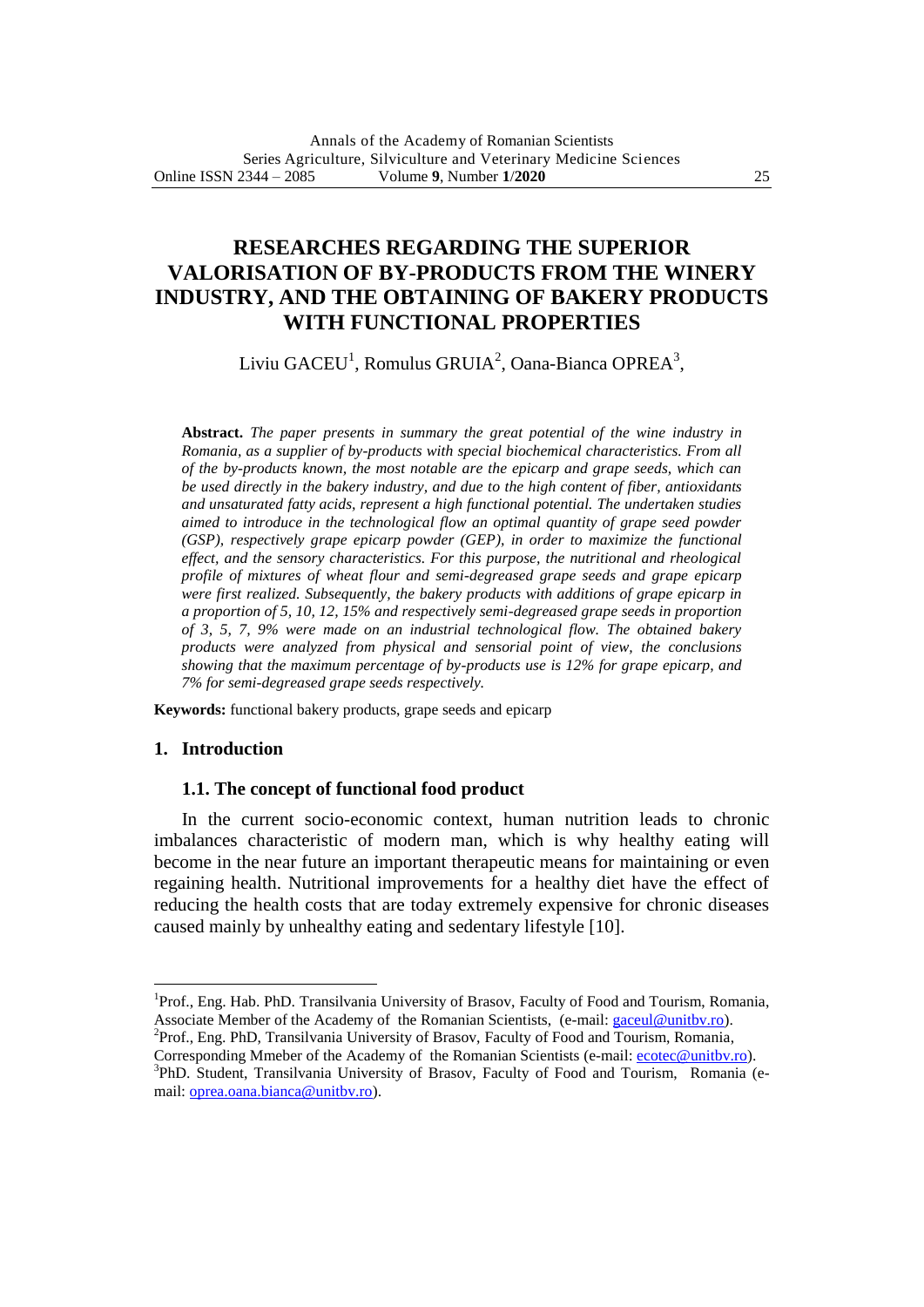With the growing population and food security needs, either the re-formulation of existing food products or the development of new foods will be targeted.

Research in this area covers a wide range of topics, such as: the need for primary prevention of chronic diseases caused by non-sanogenic diets; development of nutritional intervention programs; innovation in the field of functional ingredients and bioactive compounds with high potential; new methods for encapsulating valuable bioactive compounds; design and development of innovative products; personalized nutrition; various aspects of food safety and quality.[1], [9], [11-14]

Therefore, the creation of a food with a nutritional profile as complete as possible, to meet the specific requirements of the consumer (related to age, health, type of daily activities), is a constant goal of current research in nutrition. In Europe, functional food enjoys a special interest, the topic being addressed by the 47 projects funded on this topic, in which 513 institutions participated in the FP5, FP6, FP7 competitions with 150 million euros [15].

Within this work, the potential of new bakery products developing by adding in wheat flour by-products from the winery industry with high content of bioactive compounds, such as grape seeds and grape epicarp.

## **1.2. The concept of functional food product**

In the case of Romania, the annual consumption of bread per capita is about 90 kg, compared to the European average of 50 kg and 93% of Romanians consume bread daily (Ministry of Health, 2011). These data demonstrate the importance of bread in the Romanian diet. A recent study found that 83% of consumers prefer white bread, followed by black bread (25%) and homemade bread (23%) [8].

In her work, Apostol L., [1], has studied the increase in the nutritional value of bakery products using two different sources of nutrients, namely Jerusalem artichoke (*Helianthus tuberosus L*) and hemp seeds (*Cannabis sativa L*) partially degreased, a waste resulting from the technological process of obtaining coldpressed oil. The experimental results on the chemical composition of Jerusalem artichoke tubers revealed that, of the total constituent substances, about 63% is the inulin content. The inulin-rich content of this ingredient used in experimental research confirms that Jerusalem artichoke tubers have functional potential. Also, the mineral content is high, namely : potassium, calcium and magnesium.

Hemp seed flour has in its composition, in appreciable quantities, substances with high functional potential, such as fibers, minerals and last but not least essential fatty acids, with an optimal ratio of  $\omega$ -6 /  $\omega$ -3 of 3: 1 [1].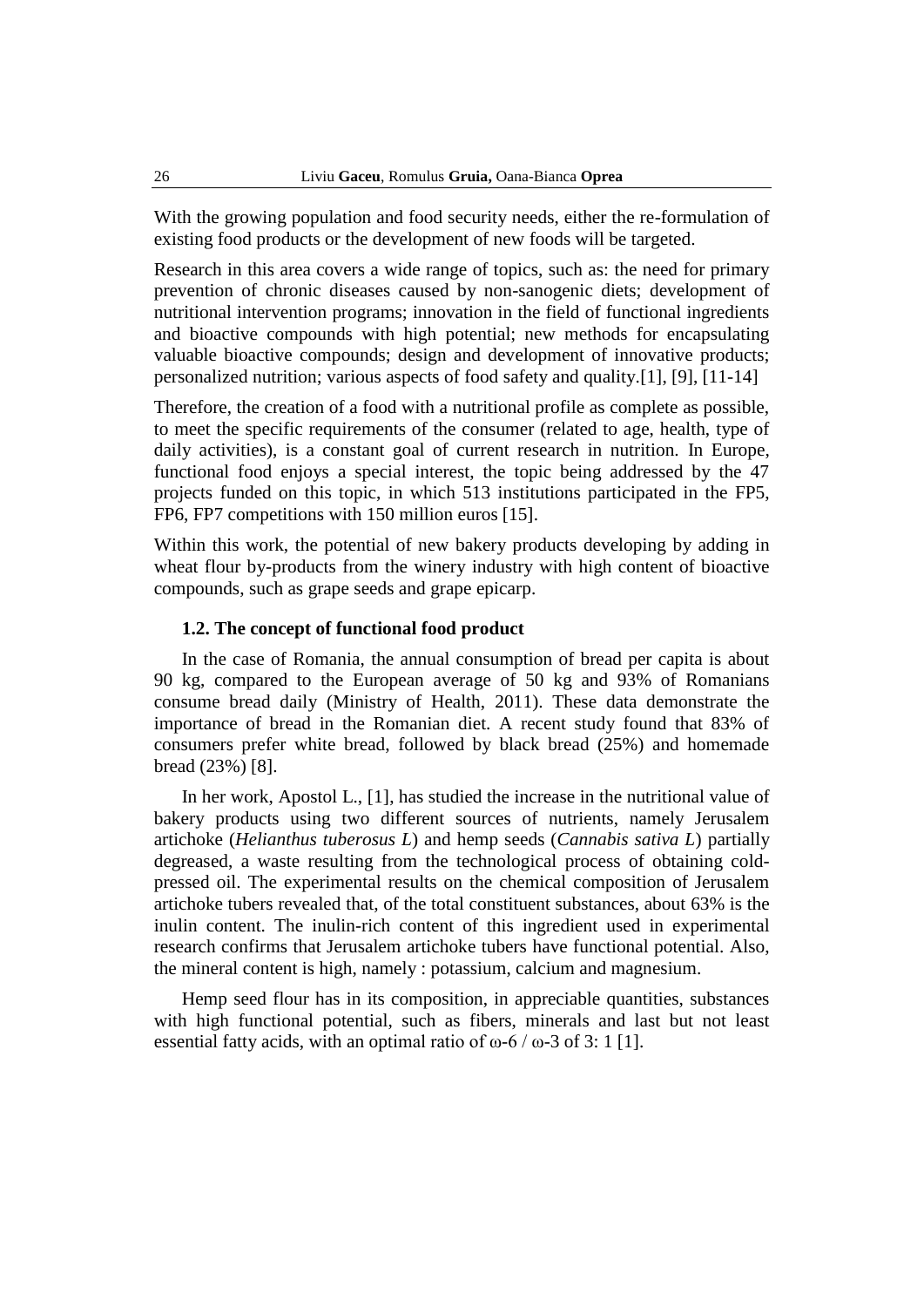From the point of view of the functional potential of both *Jerusalem artichoke* and partially defatted hemp seeds, the experimental results revealed that the terms "rich in fiber", a source of calcium, potassium, magnesium and zinc can be issued, providing more than 15% of the recommended daily dose per 100 g of product. All these indications may be preceded by the term "naturally".

Fortified wheat flour with different percentages of Jerusalem artichoke (5%, 10%, 15% and 20%) and partially defatted hemp (5%, 10%, 15% and 20%) and a mixture of the two ingredients (5% Jerusalem artichoke  $+ 6\%$ , 10% and 15% partially defatted hemp seeds) was analyzed from a compositional point of view and the influence of these ingredients on the nutritional composition and rheological properties of wheat flour was studied [1].

The conclusions of the study show that the sample of bread with the addition of 5% Jerusalem artichoke and 6% partially defatted hemp seeds has the highest coefficient of acceptability of the participants in the sensory analysis [1].

In the doctoral thesis (Popa A., 2013) has developed a new, functional food product with the potential to be widely consumed daily, as is the case with white bread reformulated by adding oat derivatives (oatmeal and oat bran) as functional ingredients. The raw materials studied for their use in the development of new bakery products, with functional potential, were: *Solomon* oats and its derivatives, sifted oatmeal and oat bran, as well as mixtures of wheat-oat flour (flour content or oat bran in proportions of 20, 40, 60, 80 and 100%), and all experimental results were compared with white wheat flour 550 [10].

In order to establish the technology of obtaining breads with the addition of oats, as a functional ingredient, baking tests were performed, as well as comparative physico-chemical and sensory analyzes.

Research has led to the optimization of mixtures of wheat flour and oat derivatives to obtain bakery products with nutritional mentions of: "iron source", "magnesium source", "magnesium rich" and "zinc source" with a positive sensory impact from the consumer.

In its article, Bhattarai S, [2], carried out a study on improving the functional properties of bakery products, by adding buckwheat flour and green tea. Products with the addition of buckwheat flour in proportions of 20%, 30%, 40% and 50% and 1%, 3% and 5% green tea were made, which were compared with a control sample of wheat flour. The products were assessed sensorial based on 5 parameters: core color, shell color, taste, smell and overall appearance. The optimal variant identified by the test team was the one with content of 40% buckwheat and 3% green tea. In this variant, the lipid content was  $2.93 \pm 0.31\%$ , similar to rye bread specialties, in which the value of this parameter is approx. 2.6%.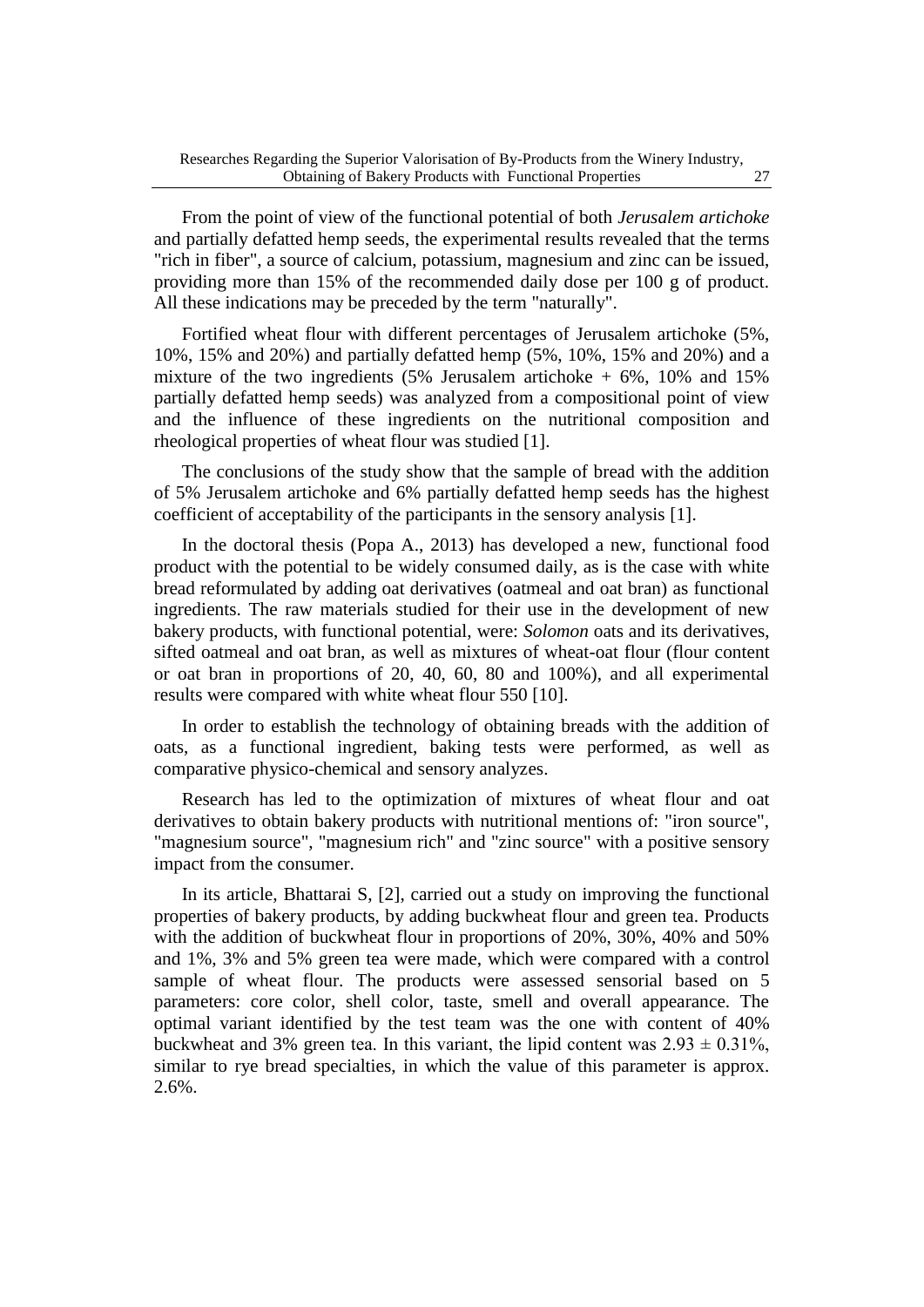The fiber content was  $2.12 \pm 0.16\%$ , similar to that of rye bread containing approx. 2.36% fiber. The protein content was  $16.56 \pm 1.12\%$ , significantly higher than that of wheat flour products, due to the appreciable intake of protein from buckwheat flour [2].

The humidity of the optimized product was 27.17%, significantly lower than the average humidity of wheat flour products with the value of approx. 33.8% (Bhattarai S, et al., 2012), given that the sensory testing team did not specify significant differences in texture in the analyzed products. As the lipid content in the product developed  $(2.93 \pm 0.31\%)$  was higher than in the control sample (1.9%), the effects of satiety and persistence of taste were more intense. The protein content was 16.56%, significantly higher than the normal protein content of white flour bread (6-10%) [2].

The authors found that the shelf life of the product increased by approx. 3 days, compared to white flour bread kept in similar conditions, a phenomenon attributed to the antifungal activity of catechin EGCG in green tea [2].

Other ingredients used to make functional bakery products are: extracts of *Pleurotus Ostreatus (1-3)(1-6)*ß-Glucan (Frioui M. et al., 2017), mangosteen fruit flour *Garcinia Mangostana* (Ibrahim U.K., et al., 2018), chia seeds flour (Kurek M.A., 2019), etc. [3], [4], [5], [6], [7].

## **2. Materials and research methodology**

#### **2.1. Materials**

Grape epicarp flour used in the experimental research was a by-product obtained during manufacture of red *Vitis vinifera* from Romania, and was furnished by a local wine-making factory. Grape skins were collected after the grapes were crushed and the juice was obtained. Fresh samples were manually sieved to separate skin fraction from the seeds. Skin fractions were dried and grounded. The level of degradation of the components of this material may be considered low because all the steps were performed at low temperature.

The grape seed flour used in the experimental research was supplied by the Romanian company SC 2E PROD SRL, Alexandria, Teleorman. After the mechanical extraction of grape oil, the partially degreased seeds were dried and crushed.

The first wheat flour used in the study was 480 type (ash, d.m. – 0.48%) and was provided by Titan S.A. (Bucharest, Romania). Four types of mixtures of 480 type wheat flour and different proportions of defatted grape seeds flour were obtained, in the following ratios: 97:3, 95:5, 93:7 and 91:9 (w/w).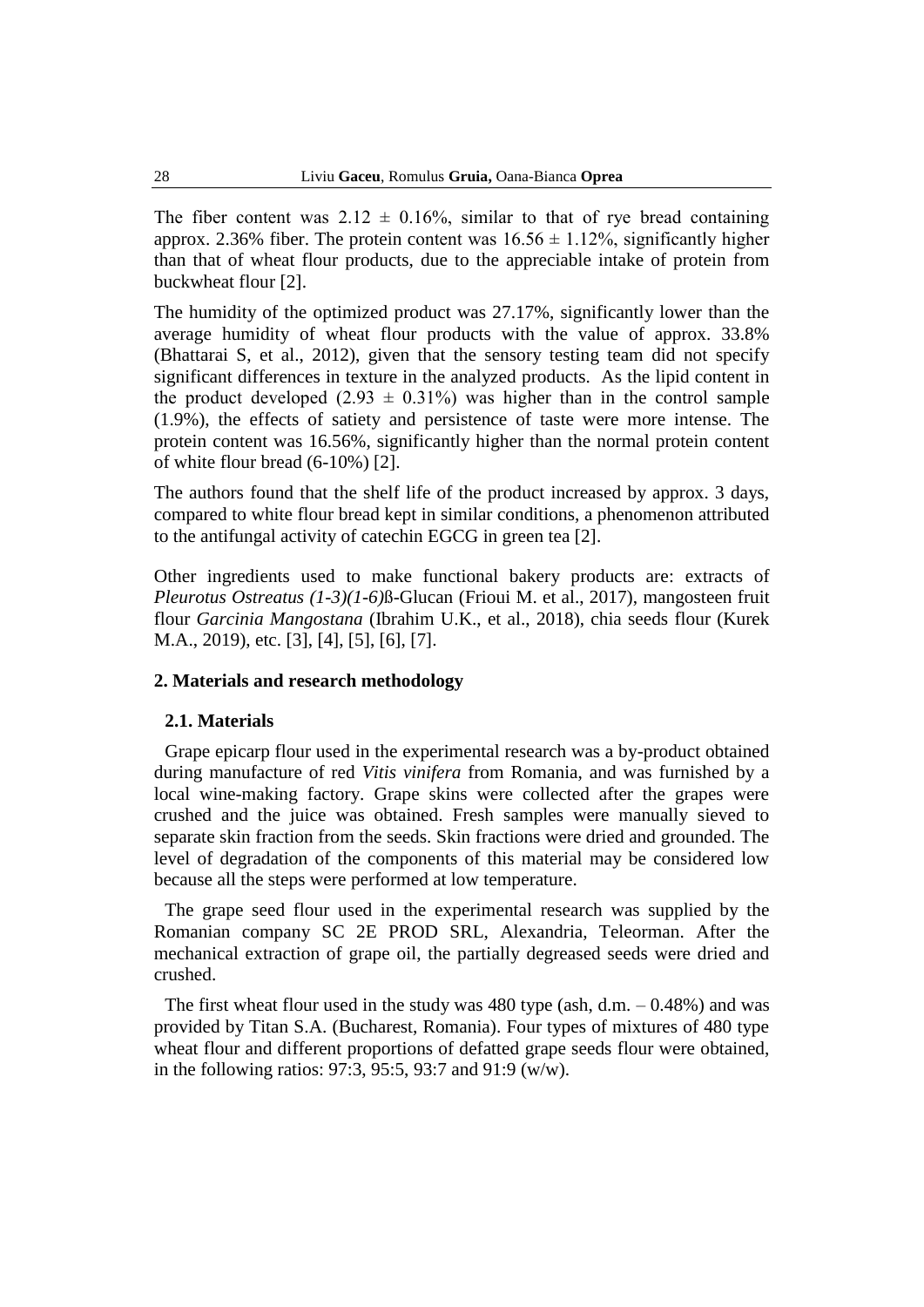The second wheat flour used in the study was 550 type (ash, d.m.  $-0.55\%$ ) and was provided by M.P. Băneasa-Moară S.A. Bucuresti. Three types of mixtures of 550 type wheat flour and different proportions of grape epicarp flour were obtained, in the following ratios: 95:5, 90:10, 88:12 and 85:15 (w/w).

## **2.2. Research methodology**

Physico-chemical indicators of the samples were determined using the following methods:

- Method of determining humidity (SR ISO 712:2009);  $\bullet$
- Method of determining acidity (SR 90:2007);
- Method of determining the total ash content (SR ISO 2171:2009);
- Method of determining the total fat content, Soxhlet (SR 90:2007);
- Method of determining the crude protein content (SR ISO 20483:2007);
- Method of determining the crude fiber content AOAC 991.43;
- Method of determining the fatty acid content by gas chromatography;  $\bullet$
- Method of determining the mineral content.

The rheological characteristics of the doughs obtained were determined using the Mixolab apparatus, the Chopin + protocol. It uses the standardized protocol ICC No. 173 for a complete characterization of the rheological behavior of the flour (protein network, starch and enzymatic activity) and produces a simple graph of interpretation of the results. The device measures in real time the torque (expressed in Nm) produced by the passage of the dough between the two mixing arms, and studies rheological and enzymatic parameters. The operating parameters of the device for the analysis of the rheological behavior of the dough are the following: tank temperature 30°C, mixing speed 80 min<sup>-1</sup>, heating speed 2°C / min, the total time of an analysis being 45 minutes. C1, C2, C3, C4, C5 are specific points on the rheological diagram, and TC1, TC2, TC3, TC4, TC5 are their correspondent time (min). C1 it is used to determine water absorption; C2 measures protein weakening as a function of mechanical work and temperature; C3 measures starch gelatinization; C4 measures hot gel stability; C5 measures starch retro-gradation in the cooling phase.

## **3. Results and discussions**

#### **3.1. Mixtures of wheat flour and grape seeds flour**

The results obtained for mixtures of wheat flour and grape seed flour (97:3, 95:5, 93:7 and 91:9) are presented in table 1 (protein, ash, total fat and crude fiber) and table 2 (mineral content).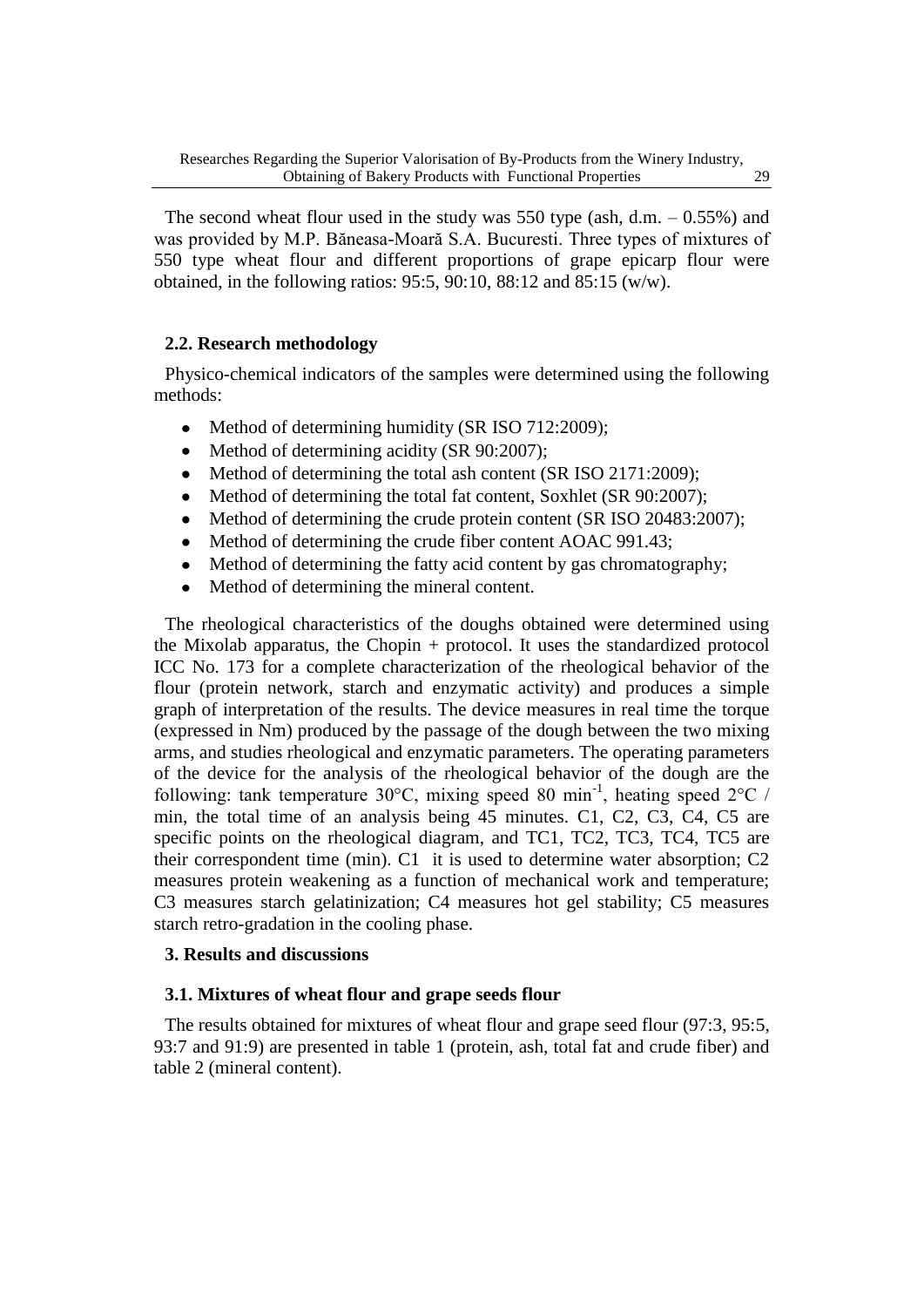|             | Samples          |                  |                  |                  |                 |  |  |
|-------------|------------------|------------------|------------------|------------------|-----------------|--|--|
|             | P0(100:0)        | P1(97:3)         | P2(95:5)         | P3 (93:7)        | P4(91:9)        |  |  |
| Protein     | $10.50 \pm 0.10$ | $10.63 \pm 0.15$ | $10.72 \pm 0.13$ | $10.81 \pm 0.19$ | $10.9 \pm 0.14$ |  |  |
| Ash         | $0.48 \pm 0.01$  | $0.56 \pm 0.03$  | $0.61 \pm 0.04$  | $0.66 \pm 0.04$  | $0.71 \pm 0.02$ |  |  |
| Total fat   | $0.90 \pm 0.05$  | $1.05 \pm 0.05$  | $1.15 \pm 0.05$  | $1.25 \pm 0.03$  | $1.35 \pm 0.05$ |  |  |
| Crude fiber | $0.69 \pm 0.10$  | $3.6 \pm 0.18$   | $7.3 \pm 0.28$   | $10.1 \pm 0.34$  | $14.3 \pm 0.86$ |  |  |

**Table 1.** Components of wheat flour and its mixtures with grape seed flour

**Table 2.** Mineral content of wheat flour and of its mixtures with grape seed flour

| Sample    | Mineral content (mg mineral/100 g sample) |                  |                   |                 |                 |  |  |
|-----------|-------------------------------------------|------------------|-------------------|-----------------|-----------------|--|--|
|           | Ca                                        | Mg               | K                 | Cu              | Fe              |  |  |
| P0(100:0) | $43.8 \pm 0.59$                           | $47.7 \pm 0.55$  | $187 \pm 0.75$    | $0.78 \pm 0.09$ | $1.1 \pm 0.22$  |  |  |
| P1(97:3)  | $54.66 \pm 0.40$                          | $58.20 \pm 0.33$ | $192.20 \pm 0.93$ | $1.49 \pm 0.09$ | $1.29 \pm 0.21$ |  |  |
| P2(95:5)  | $61.90 \pm 0.10$                          | $65.21 \pm 0.56$ | $195.66 \pm 0.34$ | $1.68 \pm 0.11$ | $1.58 \pm 0.22$ |  |  |
| P3(93:7)  | $69.15 \pm 0.74$                          | $72.21 \pm 0.68$ | $199.13 \pm 1.10$ | $2.34 \pm 0.20$ | $1.84 \pm 0.37$ |  |  |
| P4(91:9)  | $74.32 \pm 0.13$                          | $79.02 \pm 0.63$ | $207.12 \pm 1.13$ | $2.97 \pm 0.13$ | $2.02 \pm 0.54$ |  |  |

It can be observed that the flour mixes has a high content of Ca, Mg, Cu and Fe, and fibers.

**Table 3.** Rheological behavior of mixture of grape seed flour and wheat flour

| Parameter                   | Abbreviation    | P0(100:0) | P1 (97:3) | P <sub>2</sub> (95:5) | P3 (93:7) | P <sub>4</sub> (91:9) |
|-----------------------------|-----------------|-----------|-----------|-----------------------|-----------|-----------------------|
| Water<br>absorption $(\%)$  | <b>CH</b>       | 58.2      | 58.0      | 56.7                  | 56.9      | 57,0                  |
| Stability (min)             | <b>ST</b>       | 8.50      | 9.10      | 8.88                  | 9.48      | 9,83                  |
| Amplitude (Nm)              | A               | 0.100     | 0.104     | 0.081                 | 0.078     | 0,105                 |
| Maximum consistency during: |                 |           |           |                       |           |                       |
| $-$ phase 1 (Nm)            | C <sub>1</sub>  | 1.143     | 1,065     | 1,111                 | 1,081     | 1,068                 |
|                             | TC1             | 1.20      | 1.22      | 1.12                  | 1.35      | 1,05                  |
|                             | C <sub>2</sub>  | 0.461     | 0.469     | 0.486                 | 0.428     | 0.416                 |
| $-$ phase 2 (Nm)            | TC <sub>2</sub> | 16.62     | 16.68     | 16.40                 | 16.63     | 17,00                 |
| $-$ phase 3 (Nm)            | C <sub>3</sub>  | 2.041     | 2.030     | 2.106                 | 2.129     | 2,091                 |
|                             | TC <sub>3</sub> | 24.53     | 24.43     | 24.08                 | 23.17     | 23,62                 |
| – phase 4 (Nm)              | C <sub>4</sub>  | 1.553     | 1.479     | 1.458                 | 1.360     | 1,429                 |
|                             | TC4             | 30.95     | 30.67     | 29.95                 | 30.63     | 28,75                 |
| $-$ phase 5 (Nm)            | C <sub>5</sub>  | 3.131     | 2.977     | 3.009                 | 3.033     | 3,032                 |
|                             | TC <sub>5</sub> | 45.02     | 42.00     | 45.02                 | 45.02     | 45,02                 |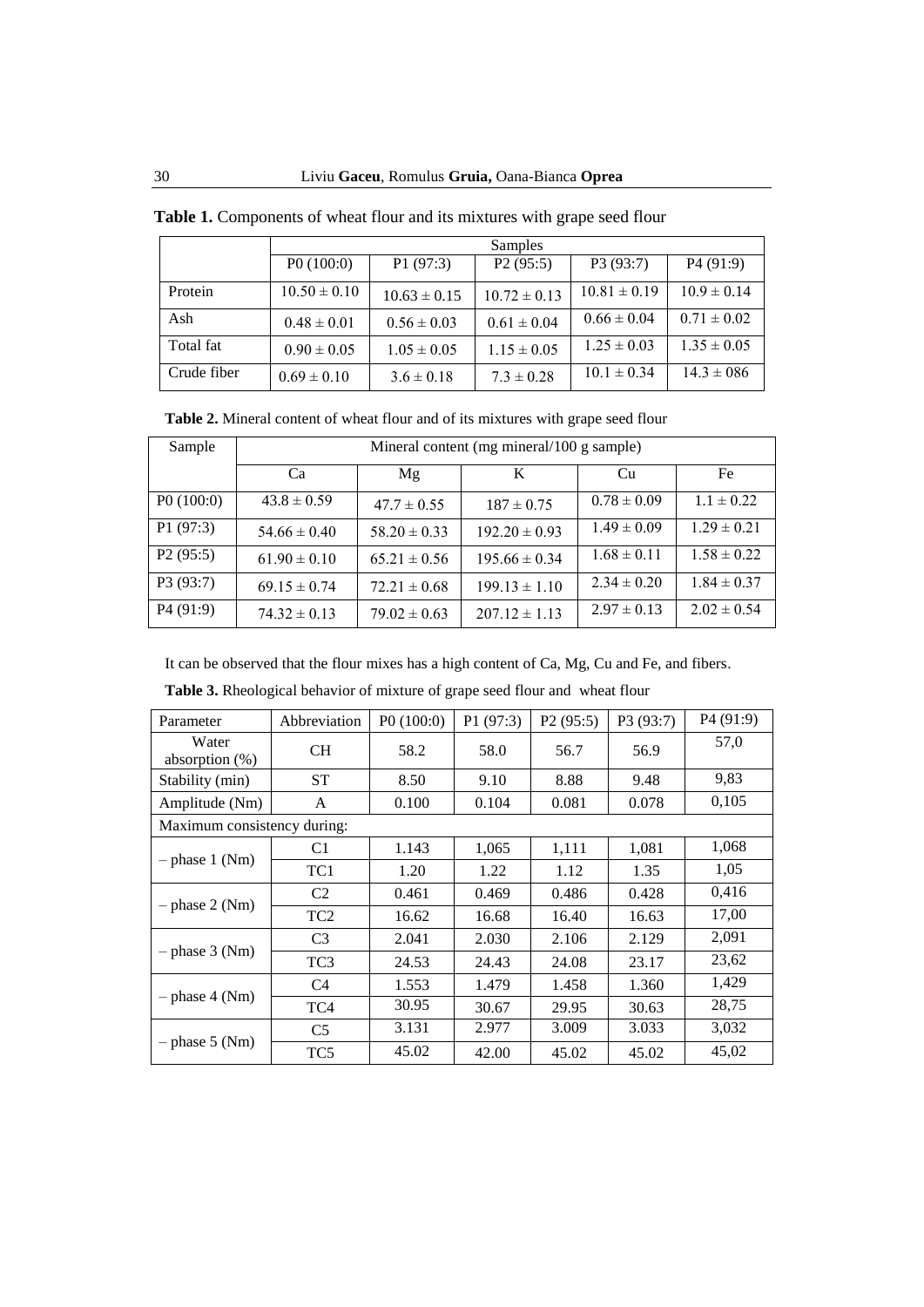

Researches Regarding the Superior Valorisation of By-Products from the Winery Industry,

**Fig. 1.** Mixolab curves for grape seed and wheat flour and their mixtures

In table 3 are presented the main rheological parameters acquired by Mixolab equipment. A significant different behavior can be observed during enzymatic retro-gradation for the probes P2, P3, P4.

## **3.2. Mixtures of wheat flour and grape epicarp flour**

The results obtained for the case of mixtures of wheat flour and epicarp flour (95: 5, 90:10, 88:12, and 85:15) are presented in table 4 (protein, ash, total fat and crude fiber) and table 5 (mineral content).

| Composition      | Samples         |                 |                  |                  |                  |  |
|------------------|-----------------|-----------------|------------------|------------------|------------------|--|
| % d.m.           | P0(100:0)       | P5(95:5)        | P6(90:10)        | P7(88:12)        | P8 (85:15)       |  |
| Protein          | $13.2 \pm 0.24$ | $13.3 \pm 0.25$ | $13.40 \pm 0.25$ | $13,47 \pm 0.23$ | $13.50 \pm 0.21$ |  |
| Ash              | $0.55 \pm 0.01$ | $0.85 \pm 0.02$ | $1.25 \pm 0.02$  | $1.39 \pm 0.01$  | $1.63 \pm 0.03$  |  |
| <b>Total Fat</b> | $1.04 \pm 0.07$ | $1.25 \pm 0.06$ | $1.49 \pm 0.07$  | $1.58 \pm 0.04$  | $1.71 \pm 0.07$  |  |
| Crude Fiber      | $1.9 \pm 0.12$  | $2.49 \pm 0.35$ | $3.05 \pm 0.38$  | $3.34 \pm 0.44$  | $3.63 \pm 0.56$  |  |

**Table 4.** Components of wheat flour and its mixtures with grape epicarp flour

In table 6 are presented the main rheological parameters aquired by Mixolab equipment.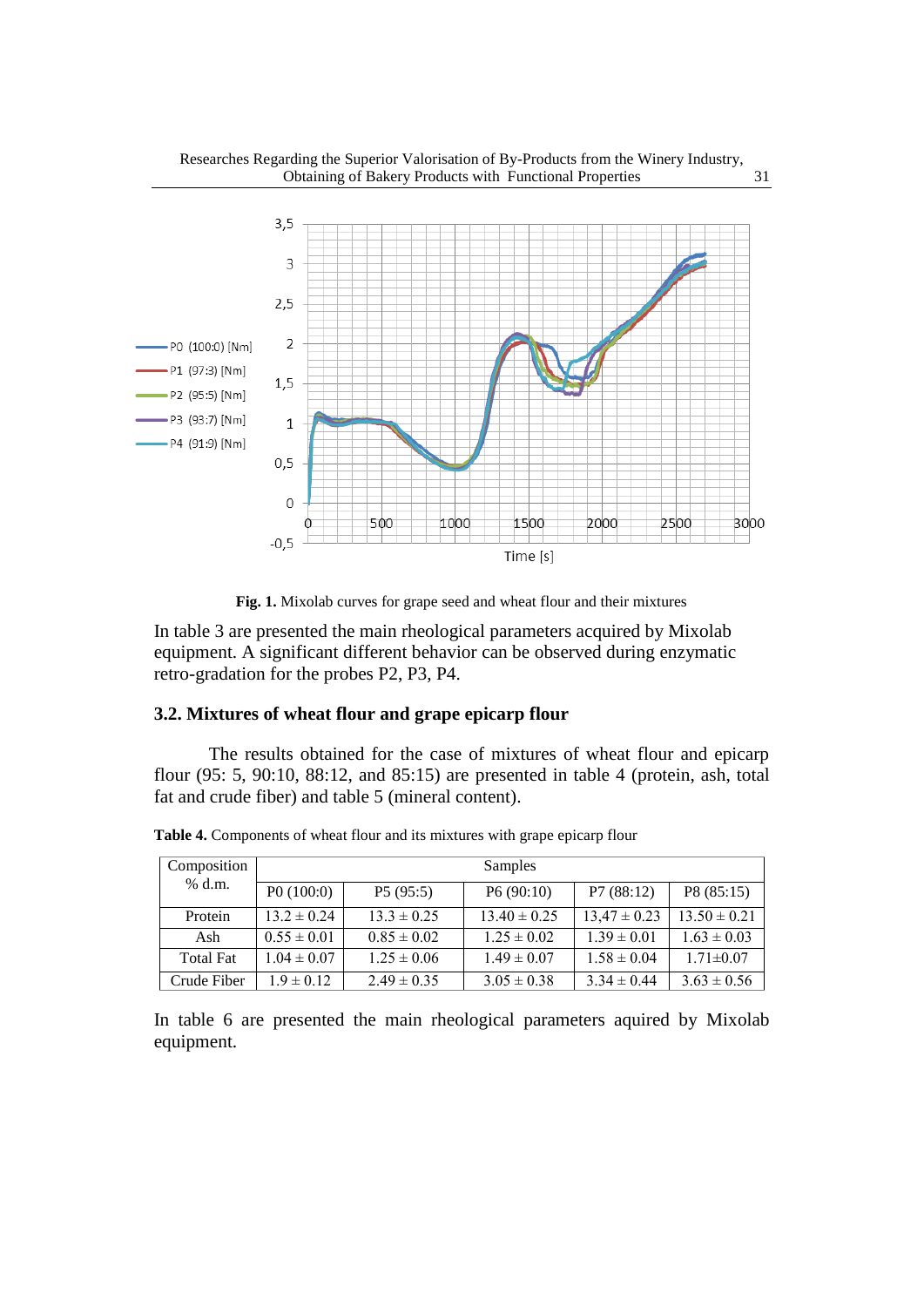| Sample     | Mineral content (mg mineral/100 g sample) |                 |                  |                 |                 |  |  |
|------------|-------------------------------------------|-----------------|------------------|-----------------|-----------------|--|--|
|            | Ca                                        | Mg              | K                | Cu              | Fe              |  |  |
| P0(100:0)  | $44.9 \pm 0.61$                           | $48.7 \pm 0.53$ | $189 \pm 0.76$   | $0.87 \pm 0.19$ | $1.6 \pm 0.24$  |  |  |
| P5(95:5)   | $66.5 \pm 0.63$                           | $50.0 \pm 0.55$ | $301.8 \pm 0.87$ | $1.38 \pm 0.10$ | $1.67 \pm 0.25$ |  |  |
| 6(90:10)   | $89.1 \pm 0.79$                           | $52.2 \pm 0.57$ | $416.1 \pm 0.99$ | $1.97 \pm 0.19$ | $2.21 \pm 0.28$ |  |  |
| P7(88:12)  | $103.4 \pm 0.66$                          | $53.1 \pm 0.52$ | $478.2 \pm 0.89$ | $2.08 \pm 0.20$ | $2.46 \pm 0.27$ |  |  |
| P8 (85:15) | $111.3 \pm 0.89$                          | $54.5 \pm 0.59$ | $531.2 \pm 1.01$ | $2.54 \pm 0.22$ | $2.76 \pm 0.30$ |  |  |

**Table 5.** Mineral content of wheat flour and of its mixtures with grape seed flour

**Table 6.** Influence of grape epicarp flour added to wheat flour in different proportions on mixolab characteristics (rheological behavior)

| Parameter                   | Abbreviation    | P0(100:0) | P5 (95:5)                   | P6 (90:10) | P7 (88:12) | P78 (85:15) |
|-----------------------------|-----------------|-----------|-----------------------------|------------|------------|-------------|
| Water<br>absorption<br>(% ) | <b>CH</b>       | 56.0      | 56.5                        | 57.2       | 57.6       | 57.8        |
| Stability<br>(min)          | <b>ST</b>       | 10.07     | 10.28                       | 10.73      | 11.14      | 12.23       |
| Amplitude<br>(Nm)           | $\mathsf{A}$    | 0.103     | 0.093                       | 0.095      | 0.109      | 0.117       |
|                             |                 |           | Maximum consistency during: |            |            |             |
| $-$ phase 1<br>(Nm)         | C <sub>1</sub>  | 1.10      | 1,111                       | 1,099      | 1.098      | 1,097       |
|                             | TC1             | 5.55      | 6.37                        | 8.68       | 9.77       | 10.45       |
| $-$ phase 2<br>(Nm)         | C <sub>2</sub>  | 0.454     | 0.469                       | 0.486      | 0.528      | 0.667       |
|                             | TC <sub>2</sub> | 16.95     | 16.68                       | 17.28      | 17.65      | 17.72       |
| $-$ phase 3                 | C <sub>3</sub>  | 2.327     | 2.432                       | 2.491      | 2.487      | 2.490       |
| (Nm)                        | TC <sub>3</sub> | 24.53     | 24.43                       | 24.08      | 23.08      | 23.17       |
| $-$ phase 4<br>(Nm)         | C <sub>4</sub>  | 2.216     | 2.258                       | 2.296      | 2.269      | 2.275       |
|                             | TC4             | 27.58     | 26.78                       | 26.37      | 26.14      | 26.01       |
| $-$ phase 5<br>(Nm)         | C <sub>5</sub>  | 3.664     | 3.607                       | 3.221      | 3.106      | 3.008       |
|                             | TC <sub>5</sub> | 45.02     | 45.02                       | 45.2       | 45.2       | 45.02       |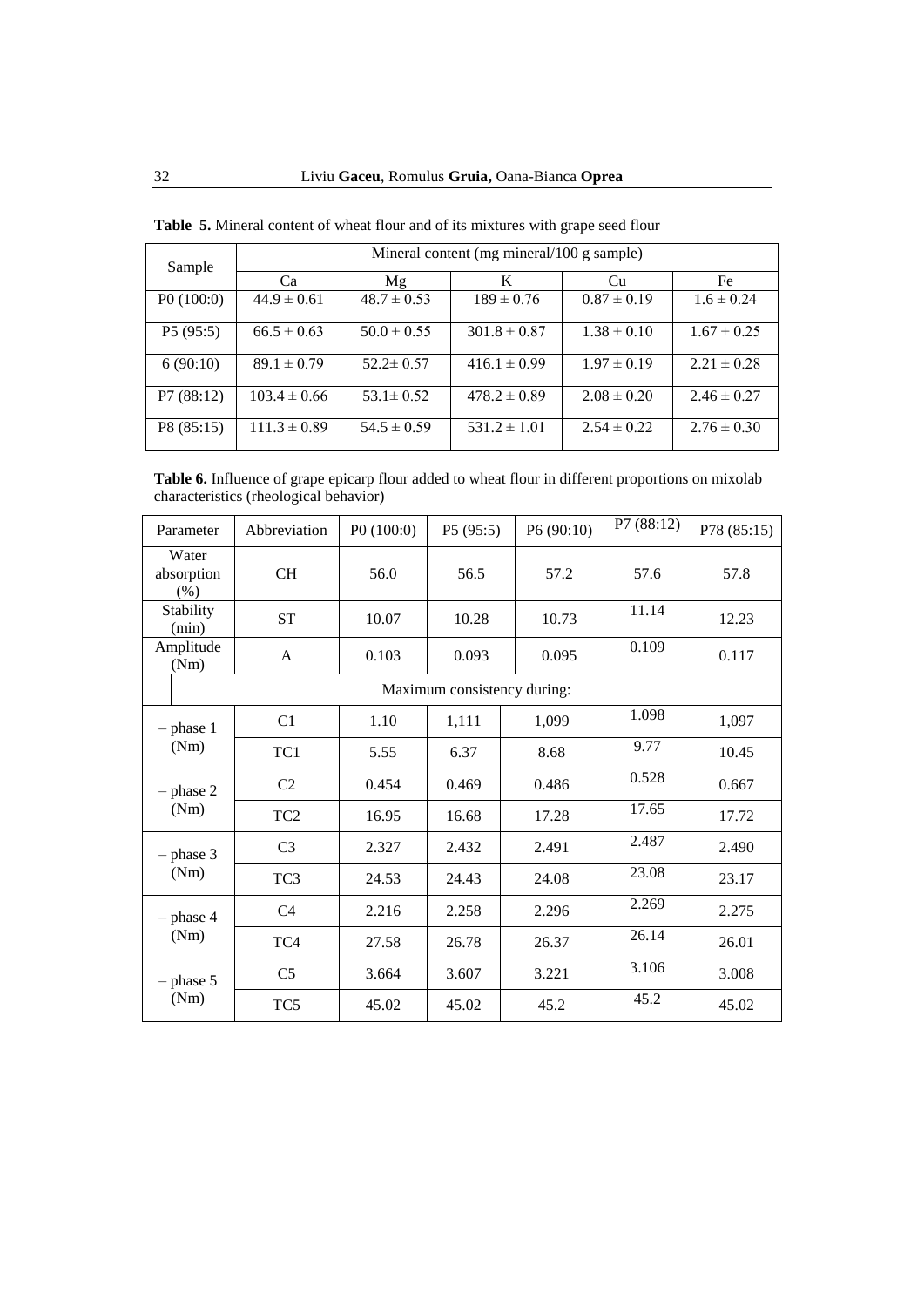

**Fig. 2.** Mixolab curves for grapes epicarp flour and wheat flour mixtures

1000

1500

Time [s]

2000

2500

3000

5фо

From figure 2 can be observed that the samples with 12% and 15% of grape epicarp are characterized by a final consistency significant reduced.

#### **3.3. Discussions**

 $\mathbf 0$ 

 $-0,5$ 

Following the analysis of the results of the experimental researches, a series of assessments are made regarding the increase of the nutritional value with the increase of the content of added by-products, respectively the rheological behavior of the doughs formed with the obtained flour mixtures [5-7].

It was thus found that the addition of grape seed flour or grape epicarp slightly increases the value of the protein content in the mixture. At the same time, the amount of fiber in the mixture increases by over 225% in the case of the addition of grape seed flour (7% addition), and by about 90% in the case of the addition of grape epicarp (15% addition).

The calcium content increases by 57%, and the magnesium content by 51% in the case of the addition of grape seed flour (7% addition).

In the case of the addition of grape epicarp flour (15% addition), the calcium content increases by 154%, and the potassium content by 184%.

The rheological studies performed show a slight reduction (by about 10%) of the viscosity of the dough in the dough formation phase and a similar increase of the stability period. The gelling phase of starch provides higher viscosities with the increase of epicarp and grape seed addition.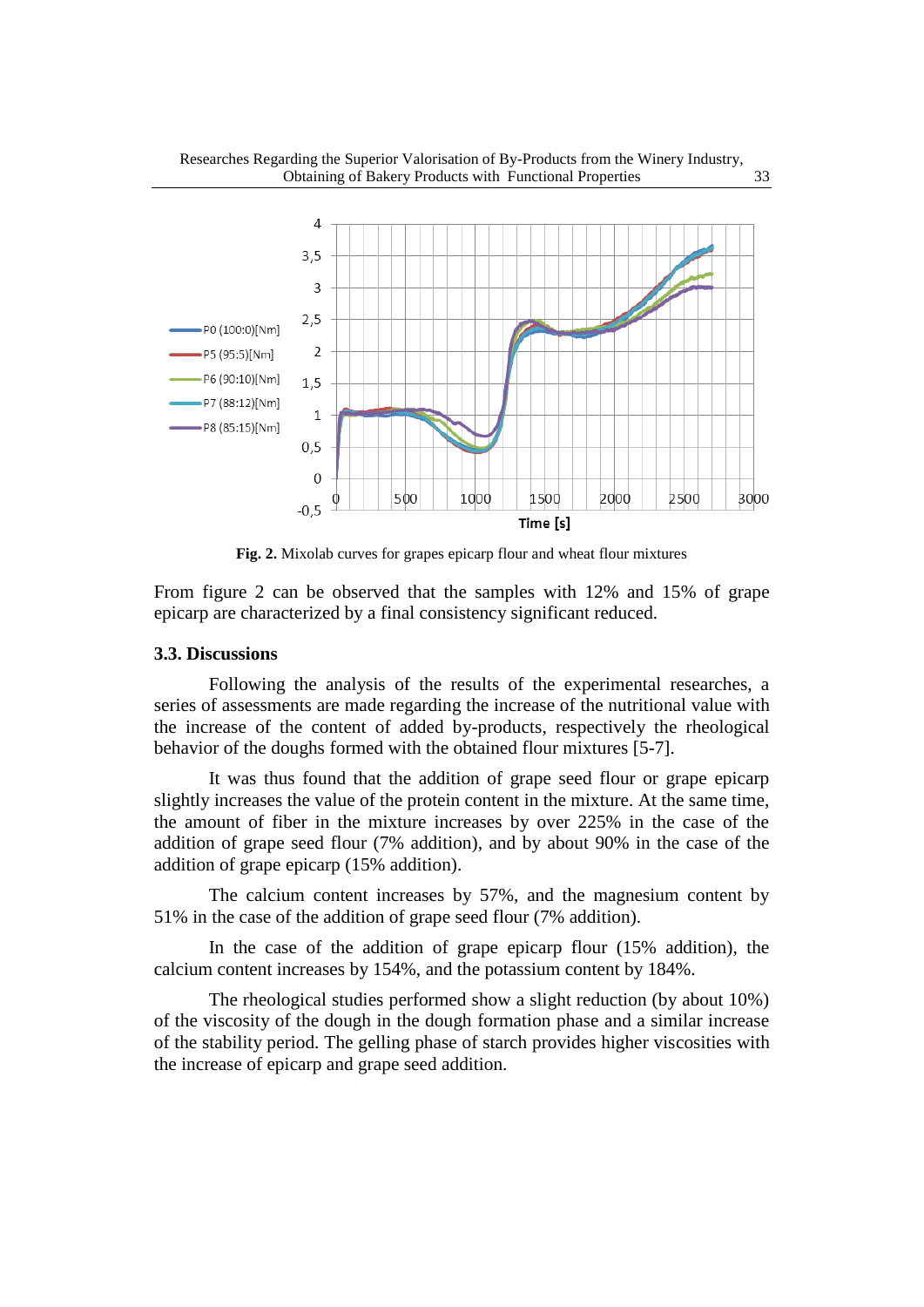The addition of grape seed flour produces a sudden decrease in the torque resistant immediately after the maximum point reached in the gelatinization phase of starch, which indicates a rapid hydrolysis of it. The sample with 15% of grape epicarp is characterized by a final consistency of the products reduced by 20%, which excludes it as a potential variant for the formation of bakery products.

Analyzing the limits imposed by the dough processing technology, it is observed that the maximum limits for the additions studied are 7% grape seed flour, respectively 12% grape epicarp flour.

#### **Conclusions**

(1) Fortification of bakery products by adding food by-products is a large research topic, with favorable results, on the one hand on increasing their nutritional value and on the other hand contributes to the implementation of the concept of circular economy by superior capitalization of bio-resources in Romania [9], [5-8].

(2) The research carried out in the paper highlights the potential of increasing the content of fibers and minerals through the addition of grape seed flour and grape epicarp flour, as well as the limits imposed by the rheological conditions necessary for the formation and technological processing of the dough [6], [10].

(3) Thus, the results of the physico-chemical and rheological analyzes performed present as possible the variants of additions of 7% grape seed flour, respectively 12% grape epicarp flour.

(4) Future research directions envisage the addition of various additives (gluten, enzymes) in order to improve the baking properties of flour mixtures with high degrees of replacement with by-products from the winemaking industry, respectively grape seeds and epicarp [7].

(5) An important aspect of enriching the nutritional value of food products is the choice of vector foods, of those foods consumed by the entire population, homogeneous and stable, which can be processed and obtained under standardized conditions [1], [3], [7], [10].

(6) Functional food innovation is not a linear, single-actor process, but the result of a collective effort by a variety of actors such as food companies, universities, intermediate research institutes, authorities, consumers and support infrastructure, including investors and consulting firms. Cooperation between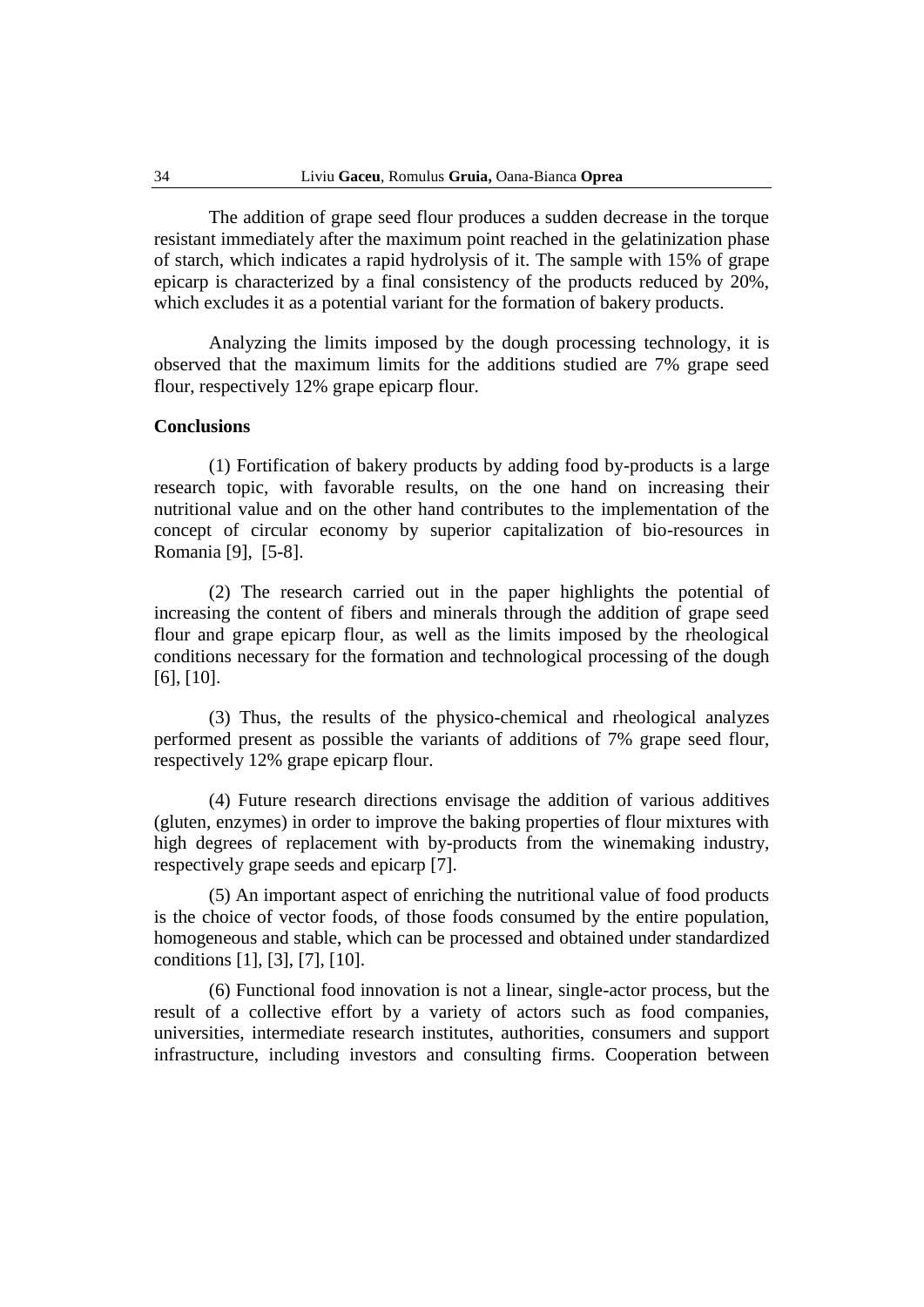food producers will become increasingly important, for example in the distribution of research risks and costs.

# **R E F E R E N C E S**

- [1] Apostol, L., Dezvoltarea de produse de panificaț ie cu potenț ial funcț ional, Ph. D. Thesis, USAMV Bucureşti, Romania, 2015.
- [2] Bhattarai, S., Ojha, Rai, K.P., Study of functional property of bread based on buckwheat and green tea, J. Food Sci. & Technol. Nepal, Vol. 7, no. 1, pp. 70-75, 2012.
- [3] Codină, G.G., Istrate, A.M., Gontariu, I., Mironeasa, S., Rheological properties of wheat– flaxseed composite flours assessed by mixolab and their relation to quality features, Foods, vol. 8, no. 8, pp. 333-341. Aug., 2019.
- [4] Frioui, M., Shamtsyan, M., Gaceu, L., Oprea, O.B., Mnerie, D., Rheological influence of (1- 3)(1-6) mushrooms β-Glucan, used as flour substitution in bakery industry, Proceedings of the 45th International Symposium on Agricultural Engineering, Actual Tasks on Agricultural Engineering, Opatija, Croatia, February, 2017.
- [5] Ibrahim, U.K, Mohd Salleh, R., Maqsood-ul-Hague, S.N.S., Abd Hashib, s., Abd Karim, S.F., Optimization of Bread Enriched with Garcinia mangostana Pericarp Powder, IOP Conference Series: Materials Science and Engineering, pp.1-6, May, 2018.
- [6] Kurek, M.A., Sokolova, N., Optimization of bread quality with quinoa flour of different particle size and degree of wheat flour replacement, Food Sci. Technol vol.40, no. 2, 2019.
- [7] Mironeasa, S., Iuga, M., Zaharia, D., Mironeasa, C., Rheological analysis of wheat flour dough as influenced by grape peels of different particle sizes and addition levels, Food and Bioprocess Technology vol. 12 no. (2), pp. 228-245, 2019.
- [8] Oprea, O.B., Gaceu, L., Birca, A., Aspects regarding of cumin uses in bakery recipies, Proceeding of BIOATLAS 2012 Conference, Journal of EcoAgri Tourism, vol 8, no. 2, pp. 8  $-12, 2012.$
- [9] Oprea, O.B., Apostol, L., Bungau, S., Cioca, G., Samuel, A.D., Badea, M., Gaceu, L., Researches on the chemical composition and the rheological properties of wheat and grape epicarp flour mixes, Revista de Chimie, Vol. 69, no. 1, pp 70-75, 2018.
- [10] Popa, A, Dezvoltarea de produse alimentare în corelaț ie cu percepț ia consumatorilor privind factorii de risc pentru sănătate*,* Ph D Thesis, UDJ Galati, Romania, 2013.
- [11] Popovici, C.; Oprea, O.B. The influence of phenolic compounds from membrane septum on the phisical-chemical parameters of the walnut oil-enriched emulsion, Journal of EcoAgriTourism, ISSN 1844-8577, vol. 10, no. 2 (29), , pp. 110-115, 2014;
- [12] Popovici, C.; Migalatiev, O.; Gaceu, L.; Golubi R.; Caragia V. Supercritical carbon dioxide extraction of lycopene from industrial tomato waste. International Conference "Modern Technologies in the Food Industry", Technical University of Moldova, 18-20 October 2018, ISBN 978-9975-87-428-1, pp. 43-50.
- [13] Saykova, I.; Tylkowski, B.; Popovici, C.; Peev, G. Extraction of phenolic and flavonoid compounds from solid wastes of grape seed oil production by cold pressing. Journal of